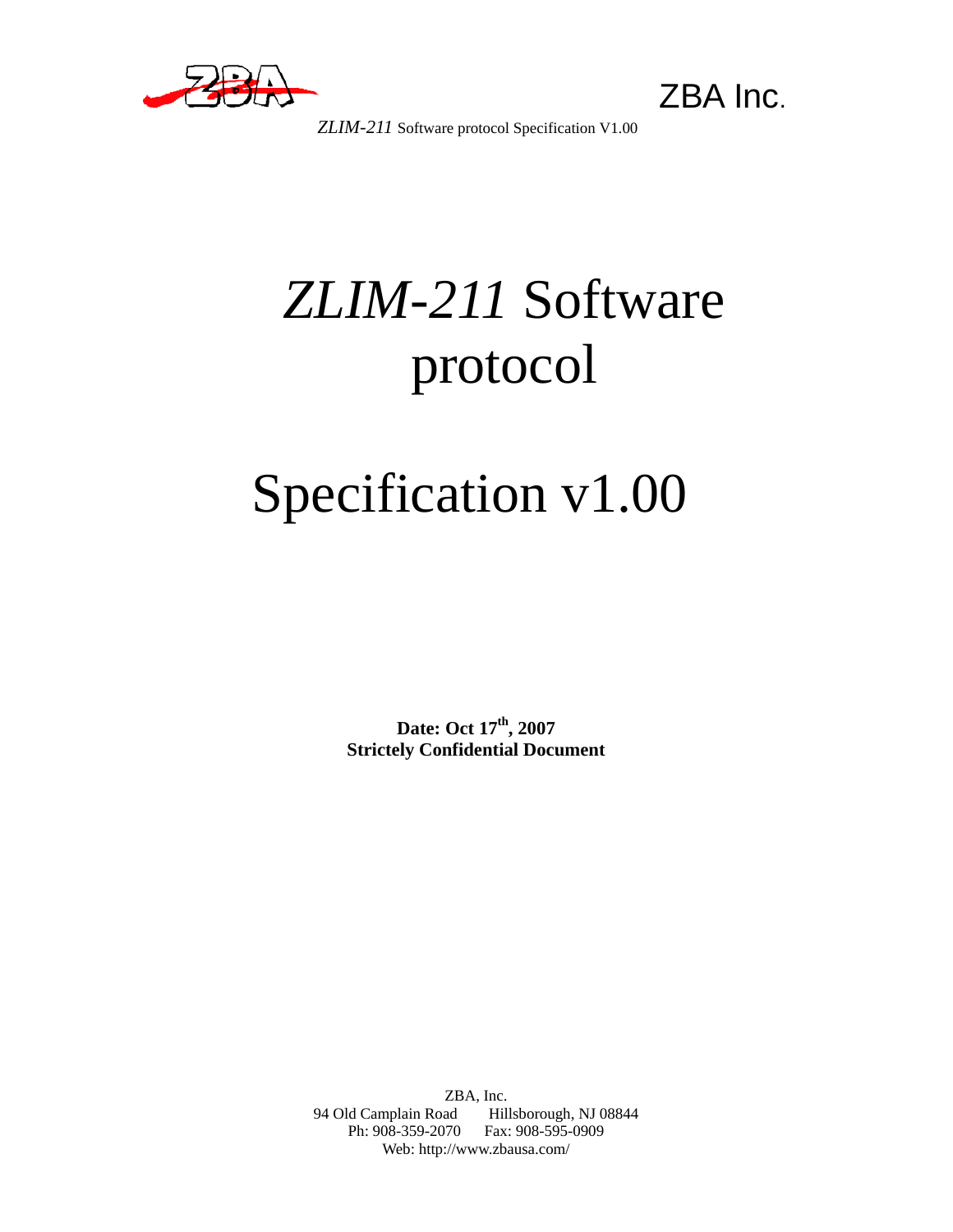



ZLIM-211 Software protocol Specification V1.00

### I. Summary

| I.          |  |
|-------------|--|
| II.         |  |
|             |  |
| III.        |  |
|             |  |
|             |  |
|             |  |
|             |  |
|             |  |
|             |  |
| IV.         |  |
| $V_{\cdot}$ |  |
| VI.         |  |
|             |  |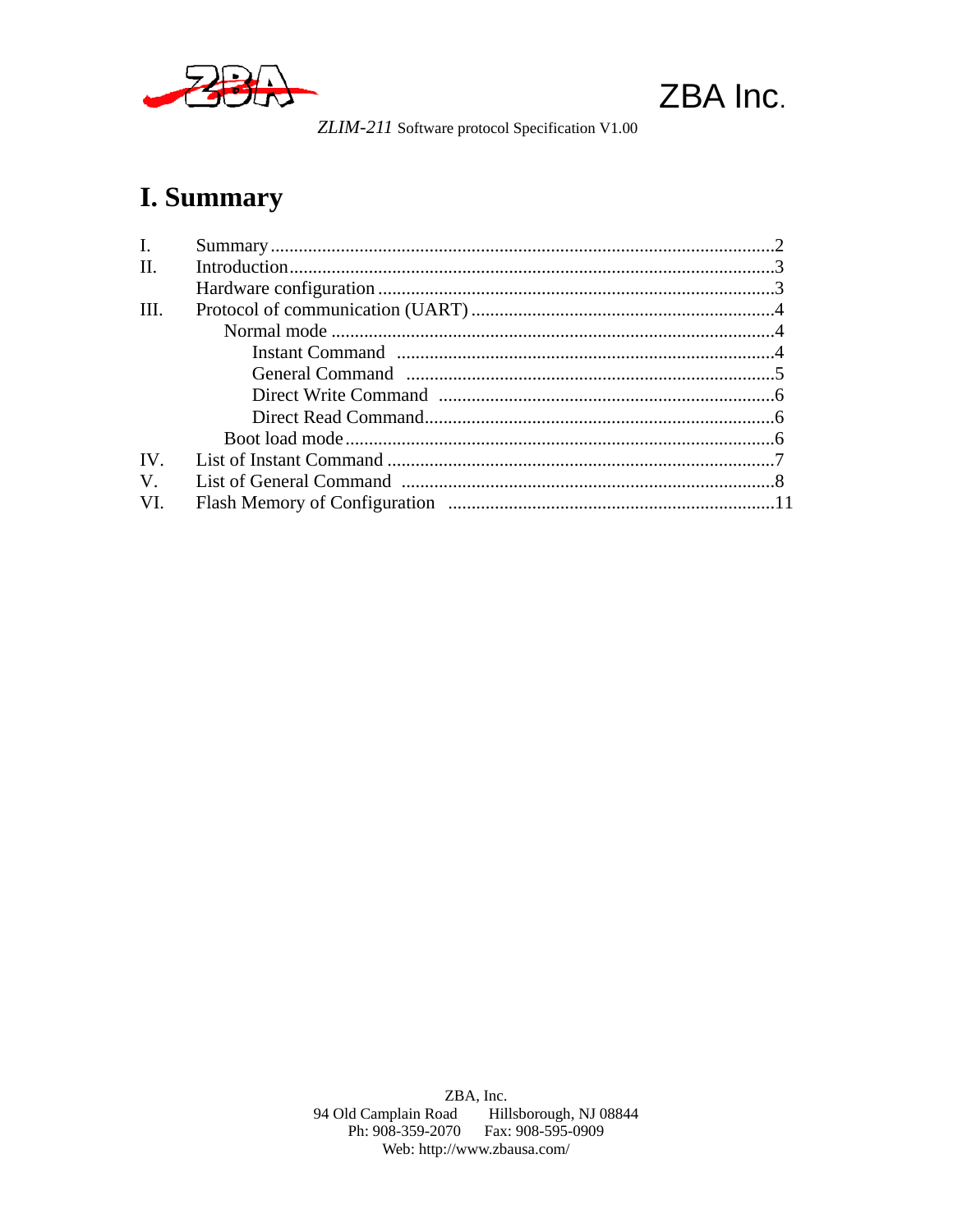

 *ZLIM-211* Software protocol Specification V1.00

### **II. Introduction**

This document aims to describe the protocol of communication between ZLIM-211 and remote application:



#### **Hardware configuration**

This communication between the ZLIM-211 's MPU and the Remote Application is based its hardware link:

UART Setting

| $RS232$ TTL $(Rx & Tx)$   |      |                      |
|---------------------------|------|----------------------|
| . Baud Rate:              | 9600 | (changeable)         |
| . Data Bits:              | 8    | (changeable)         |
| . Parity:                 | None | (changeable)         |
| . Hardware flow control : |      | disable (changeable) |
| . Stop bits :             |      | (changeable)         |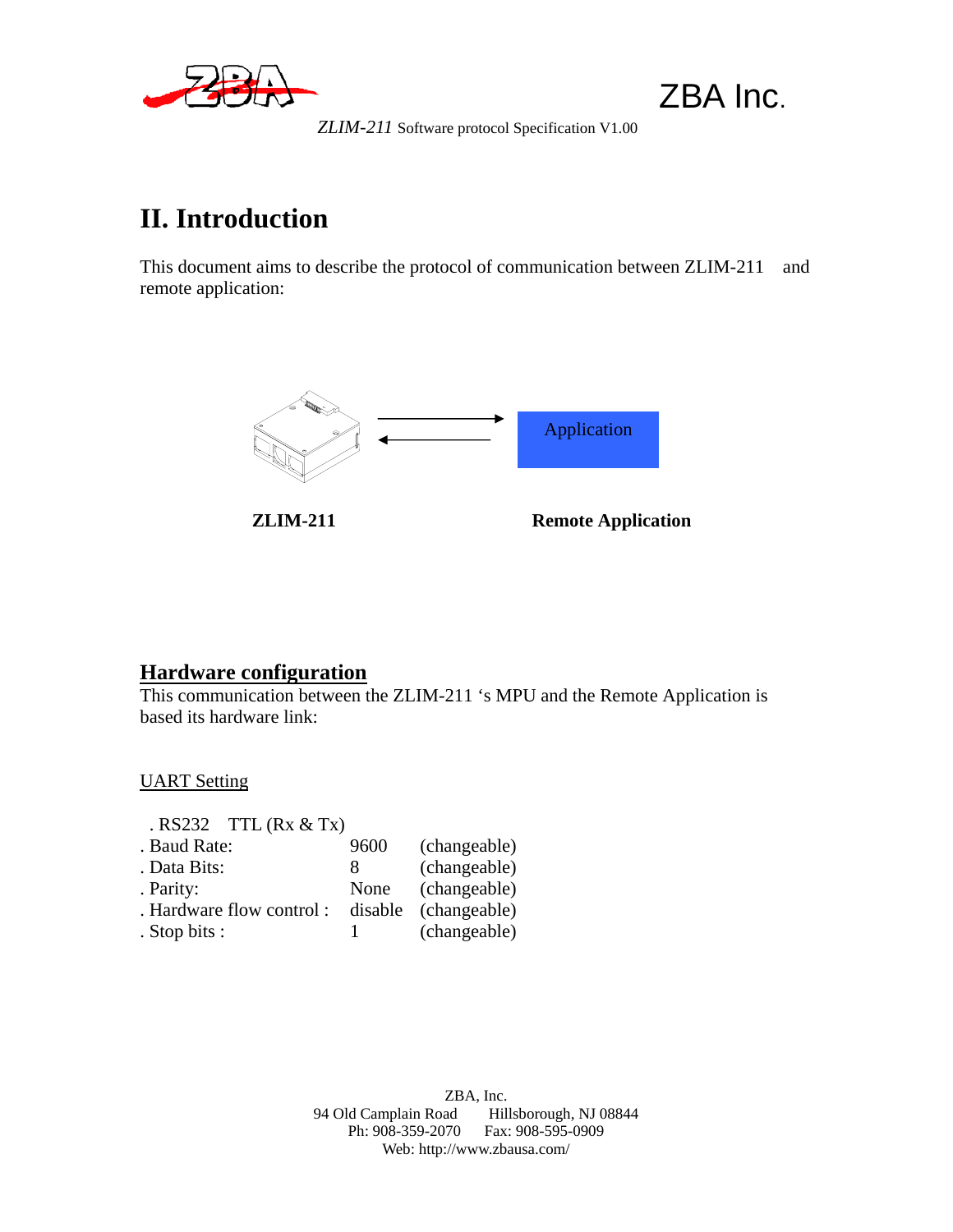

 *ZLIM-211* Software protocol Specification V1.00

### **III. Protocol of communication (UART)**

#### **Between the ZLIM-211 MPU and the remote application**

#### **1. Normal mode:**

Format of packet To send a data (command or configuration data…) to the ZLIM-211 , the remote application has to encapsulate it:

There are three types to Format of packet

#### **Type I: General Commands**

| Command ID<br>(0xAA) | <b>Command String</b> |
|----------------------|-----------------------|
| 1 byte               | 4 bytes               |

Examples:

Sending <0xAA> <RC01> to ZLIM-211 will enable Code 39. Sending <0xAA> <RD01> to ZLIM-211 will disable Code 39.

*When receive a General Command, ZLIM-211 will execute it and send an ACK(0x06) to remote application.* 

#### **Type II: Software Trigger Command**

Trigger command format

Level Trigger Scan Command 1: <ESC>A0 <CR>

(Scan off when trigger off command by received)

Level Trigger Scan Command 2: <ESC> A2 <CR>

(Scan off when data scanned )

Edge Trigger Scan Command 1: <ESC> A0. mm <CR>

 (Scan off when "mm" timeout)  $mm=1 \sim 60$  (Sec)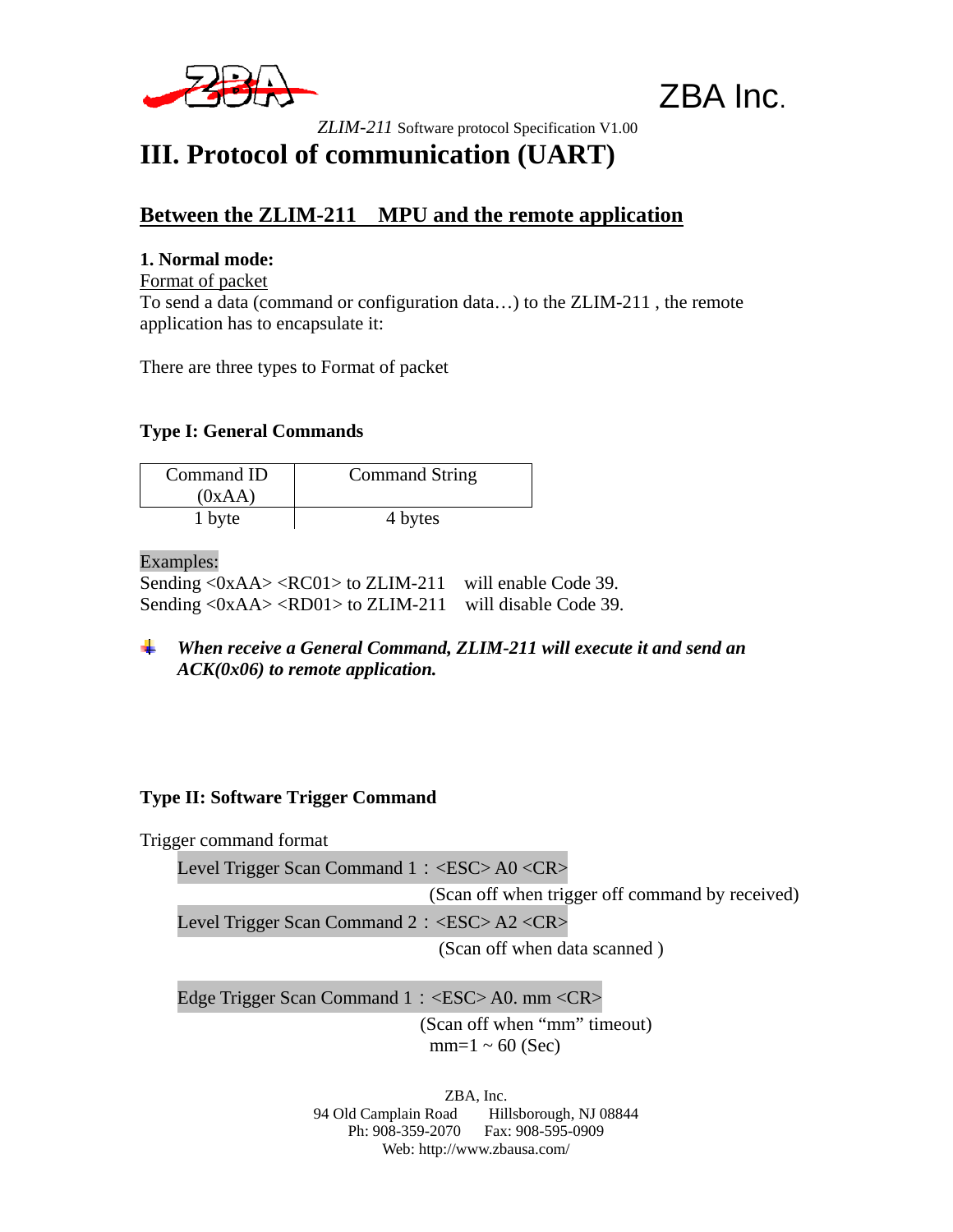

ZBA Inc.

 *ZLIM-211* Software protocol Specification V1.00

Edge Trigger Scan Command 2: <ESC> A2. mm <CR>

(Scan off when data scanned or "mm" timeout)  $mm=1 \sim 60$  (Sec)

Trigger off Command:<ESC> A1 <CR>

#### *NOTE*:

- 1. The edge trigger command that do not control by the trigger off command.
- 2. Scanner will start the next scan if it receives an edge trigger command and the device remain "mm" time.

Examples:

Sending  $\langle ESC \rangle$  "A0"  $\langle CR \rangle$  (0x1b 0x41 0x30 0x0d) to ZLIM-211 will active the ZLIM-211 to scan. Sending  $\langle ESC \rangle$  "A1"  $\langle CR \rangle$  (0x1b 0x41 0x31 0x0d) to ZLIM-211

will terminate the scan.

#### **Type III: Direct Write Command**

| Command ID<br>(0xAA) | Write<br>Command<br>" $YW"$ | Address | Size of<br>data | Data   |
|----------------------|-----------------------------|---------|-----------------|--------|
| 1 byte               | 2 bytes                     | 1 byte  | 1 byte          | varies |

| <b>Parameter</b>     | Data size | <b>Parameter description</b>                         |
|----------------------|-----------|------------------------------------------------------|
| Command ID           | 1 byte    | Inform ZLIM-211 this is a start of command           |
| (0xAA)               |           |                                                      |
| <b>Write Command</b> | 2 bytes   | Inform ZLIM-211 remote application will write        |
| 0x59,0x57            |           | some data directly to flash memory of configuration. |
| (YW)                 |           |                                                      |
| Address              | 1 byte    | The specify address of flash memory to write.        |
| Size of Data         | 1 byte    | Size of Data                                         |
| Data                 | varies    | The data you want to write to the flash memory       |

Example:

Flash memory Address 0 stands for EAN configuration.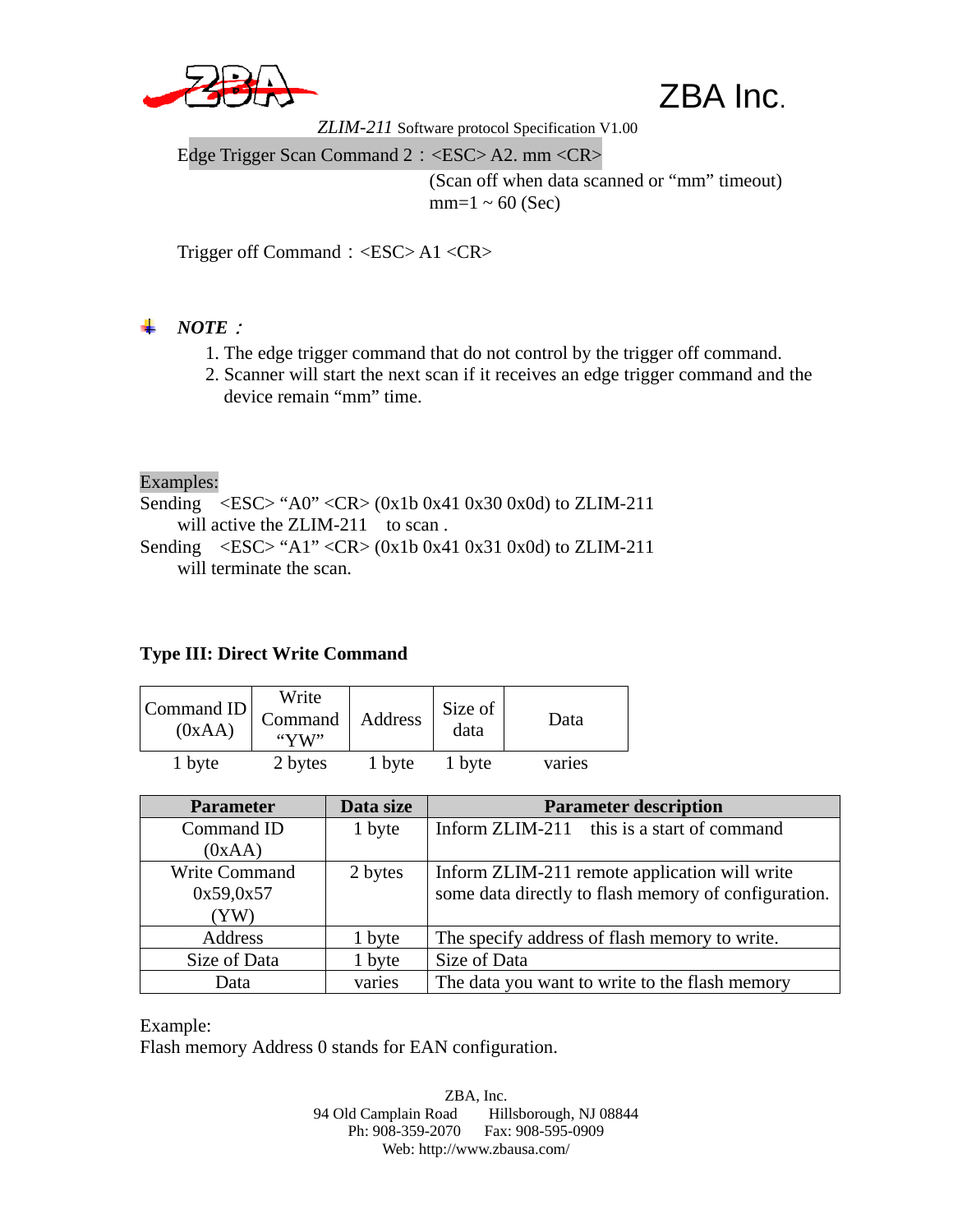

 *ZLIM-211* Software protocol Specification V1.00

(Address 0) |

 $Bit 0 = 1$  ---> Read EAN-13 Enable  $= 0$  ---> Disable |  $Bit 1 = 1$  ---> Read EAN-8 Enable  $= 0$  ---> Disable |  $Bit 2 = 1$  ---> Read EAN Add 2  $= 0$  ---> Disable |  $Bit 3 = 1$  ---> Read EAN Add 5  $= 0$  ---> Disable |  $Bit 5 = 1$  ---> Send EAN-13 Check digit  $= 0$  ---> No Send |  $Bit 7 = 1$  ---> Send EAN-8 Check digit  $= 0$  ---> No Send

If you want to enable EAN-13 (with Add 2, Add5 and sending Check digit) and disable EAN-8) you can:

Sending command string:  $\langle 0xaa \rangle \langle 0x59 \rangle \langle 0x57 \rangle \langle 0x0 \rangle \langle 0x01 \rangle \langle 0x2d \rangle$ 

When receive a Direct Write Command, ZLIM-211 will execute it and send an ACK(06H) to remote application.

#### **Type IV: Direct Read Command**

| Command ID<br>(0xAA) | Read<br>Command<br>``YR" | Address | Size of<br>data |
|----------------------|--------------------------|---------|-----------------|
| 1 byte               | 2 bytes                  | 1 byte  | 1 byte          |

| <b>Parameter</b> | Data size | <b>Parameter description</b>                   |
|------------------|-----------|------------------------------------------------|
| Command ID       | 1 byte    | inform ZLIM-211 this is a start of command     |
| (0xAA)           |           |                                                |
| Write Command    | 2 bytes   | inform ZLIM-211 remote application want to get |
| 0x59,0x52        |           | some data directly from flash memory of        |
| (YR)             |           | configuration                                  |
| Address          | 1 byte    | The specify address of flash memory to read.   |
| Size of Data     | 1 byte    | Size of Data                                   |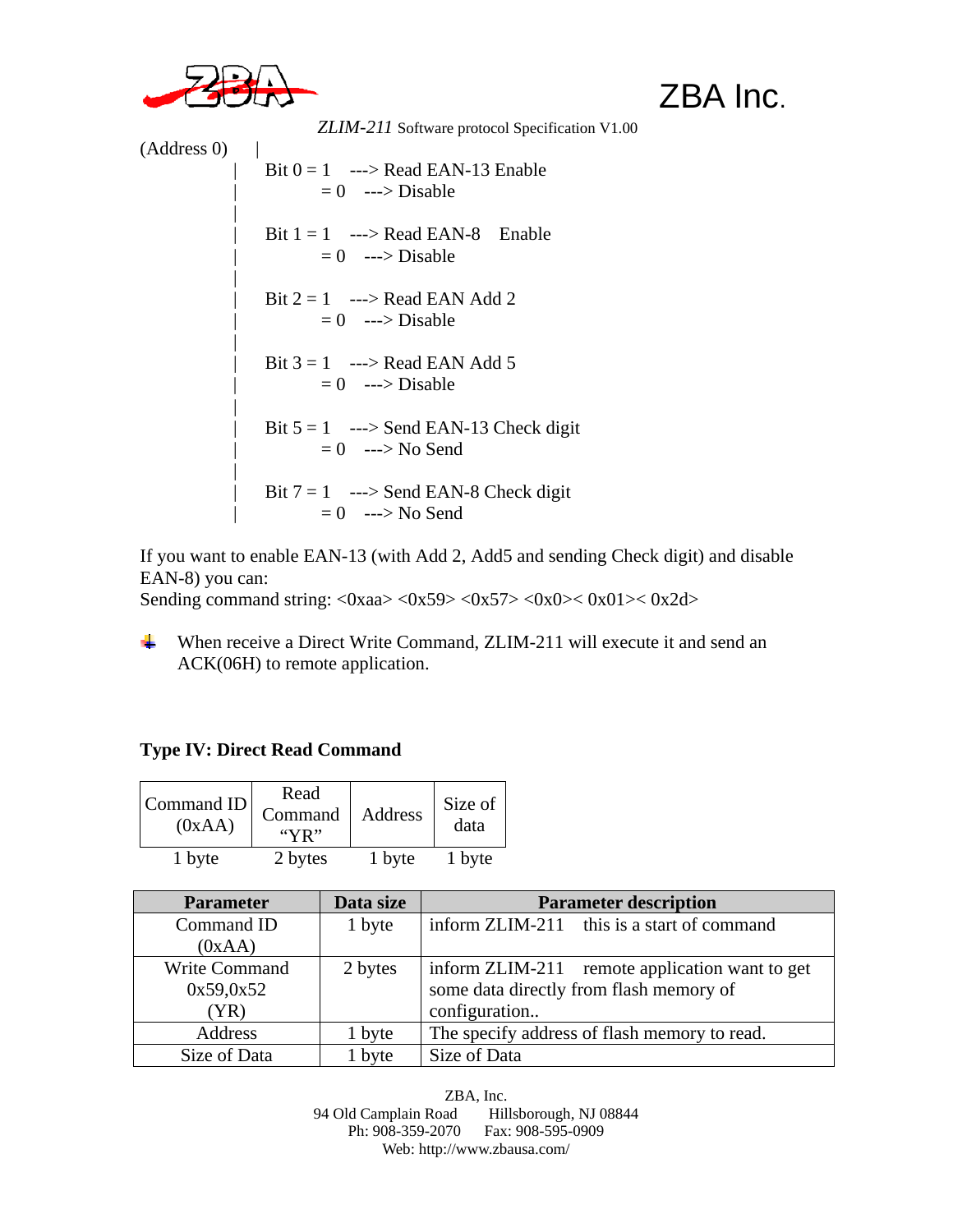

ZBA Inc.

 *ZLIM-211* Software protocol Specification V1.00

If you want to know the configuration of EAN you can: Send 0xaa delay "YR" 0x0 0x1 to ZLIM-211.

When receive a Direct Read Command, ZLIM-211 will send the specify data and an ACK(0x06) to remote application.

### **IV. List of General Command**

#### **System commands**

| ----             | Reset (return to factory default) |
|------------------|-----------------------------------|
| $\frac{9}{6}$ /% | Display firmware version          |

#### **Beeper Tone setting**

| GR <sub>01</sub> | Medium beeper tone .2.5KHZ                  |
|------------------|---------------------------------------------|
| GR <sub>02</sub> | beeper tone.1.0KHZ<br>Low                   |
| GR <sub>03</sub> | [2.7KHZ] High beeper tone (Default), 2.7KHZ |
| GR <sub>05</sub> | Disable beeper                              |

#### **Sound duration setting**

| GR <sub>10</sub> | Long sound duration (100msec)             |
|------------------|-------------------------------------------|
| GR11             | Medium sound duration (50 msec) (Default) |
| GR <sub>12</sub> | Short sound duration (20msec)             |
| GR <sub>13</sub> | Very short sound duration (5 msec)        |
| GR <sub>14</sub> | Long sound duration (200msec)             |
| GR <sub>15</sub> | Very long sound duration (500 msec)       |

#### **Led/Beep**

| L <sub>B00</sub>      | Led/Beep after transmission. Use this bar code to indicate a<br>"Good read" after a bar code has been successfully decoded. |
|-----------------------|-----------------------------------------------------------------------------------------------------------------------------|
| $L$ <sub>B</sub> $01$ | Led/Beep before transmission, Use this bar code to indicate a good read" after<br>successfully.(Default)                    |
| LB03                  | Power-up tone enable                                                                                                        |
| LB04                  | Power –up tone disable (Default)                                                                                            |

#### **Scan function Setting**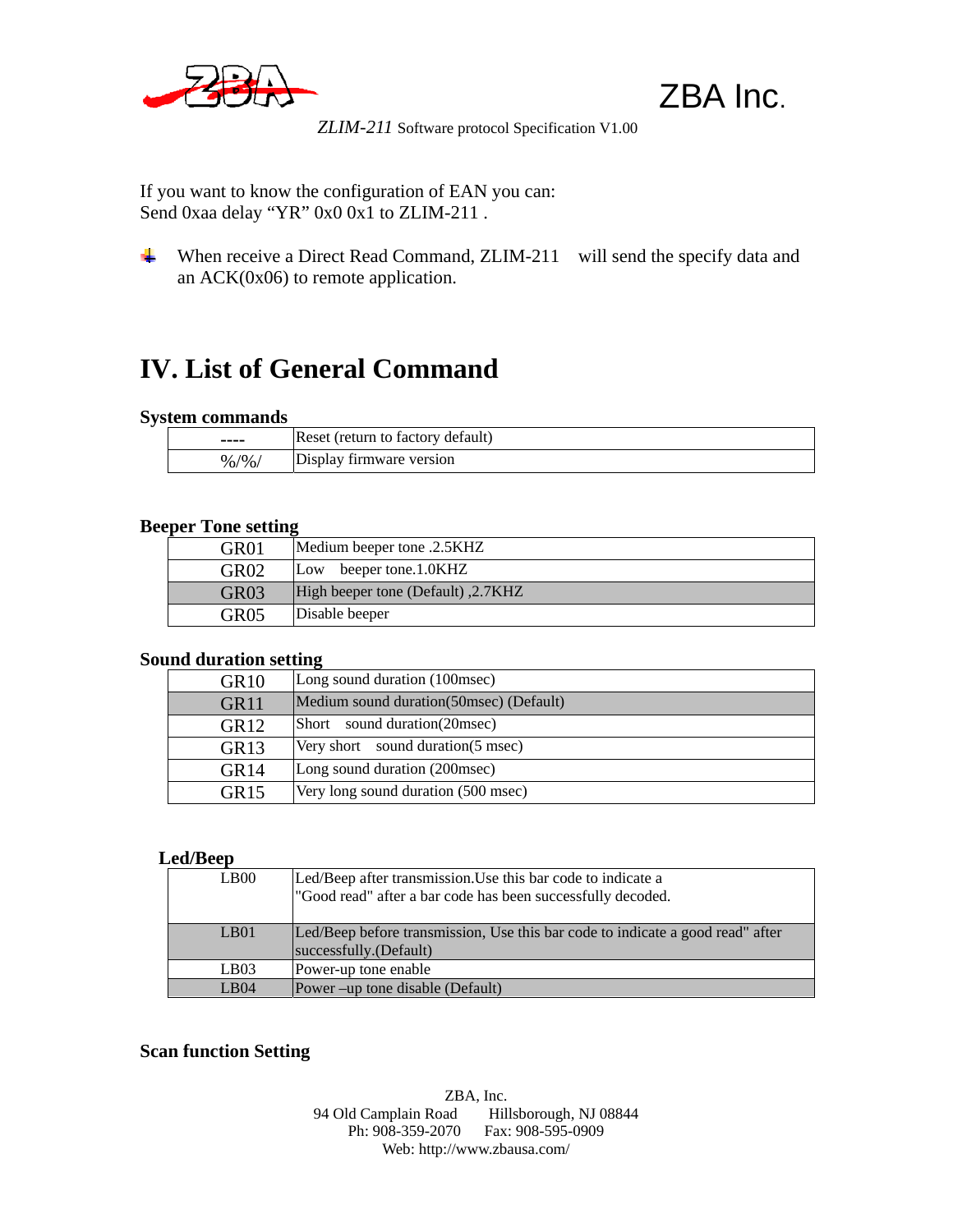

| <b>SM01</b> | Trigger mode, The scanner becomes inactive as soon as the data is transmitted. It |
|-------------|-----------------------------------------------------------------------------------|
|             | must be triggered to become active again. (Default)                               |
| SM02        | Autoscan mode, In auto scan mode, the scanner is still active after the data is   |
|             | transmitted, but the successive transmission of the same bar code is not allowed  |
|             | when the trigger switch is pressed again                                          |
| SM04        | Alternate mode. This scanner will light up when press the scanner trigger switch  |
|             | And, the scanner will turn off for next pressing<br>once.                         |

 *ZLIM-211* Software protocol Specification V1.00

#### **Sleep mode function**

| LS00             | Laser Sleep mode off                |
|------------------|-------------------------------------|
| LS <sub>01</sub> | Laser Sleep time 5 second (Default) |
| LS02             | Laser Sleep time 10 second          |
| LS <sub>03</sub> | Laser Sleep time 15 second          |
| LS <sub>04</sub> | Laser Sleep time 20 second          |
| LS05             | Laser Sleep time 30 second          |
| LS06             | Laser Sleep time 60 second          |

#### **Power down mode function**

| MT <sub>00</sub> | Power save mode off (Default)       |
|------------------|-------------------------------------|
| MT01             | Power save after 5 min              |
| MT02             | lPower save after 10 min            |
| MT03             | Power save after 20 min             |
| MT <sub>04</sub> | Power save after 30 min             |
| <b>MT05</b>      | Power save after 60 min             |
| MT12             | Power save after every trigger scan |

#### **RS-232C Interface setting**

| BR <sub>00</sub> | Baud Rate 38400                        |
|------------------|----------------------------------------|
| BR01             | Baud Rate 19200                        |
| <b>BR02</b>      | Baud Rate 9600 (Default)               |
| BR <sub>03</sub> | Baud Rate 4800                         |
| BR <sub>04</sub> | Baud Rate 2400                         |
| BR <sub>05</sub> | Baud Rate 1200                         |
| <b>BR08</b>      | Baud Rate 57600                        |
| <b>BR09</b>      | <b>Baud Rate 115200</b>                |
| HP01             | None handshaking (Default)             |
| HP02             | <b>ACK/NAK</b>                         |
| HP03             | Xon/Xoff                               |
| HP04             | RTS/CTS                                |
| PB <sub>01</sub> | Even parity                            |
| PB <sub>02</sub> | Odd parity                             |
| PB <sub>03</sub> | Mark parity                            |
| PB <sub>04</sub> | Space parity                           |
| PB <sub>05</sub> | None parity (Default)                  |
| LB07             | Enable BEEPER ON <bel> CHARACTER</bel> |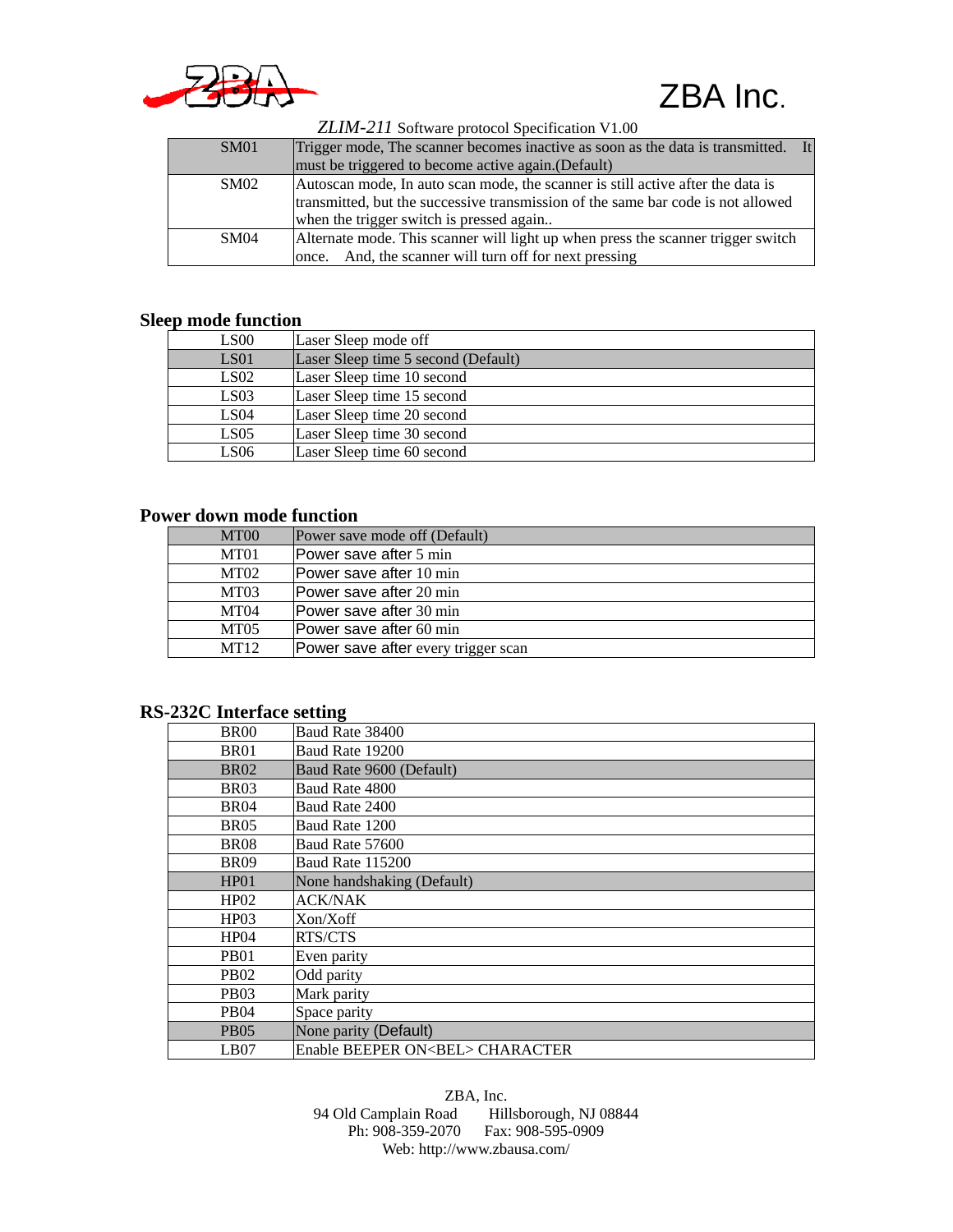

#### *ZLIM-211* Software protocol Specification V1.00

| LB <sub>08</sub>  | Ignore BEEP ON <bel> CHARACTER (Default)</bel> |
|-------------------|------------------------------------------------|
| RT <sub>01</sub>  | <b>ACK/NAK</b> response time 300ms (Default)   |
| RT <sub>02</sub>  | ACK/NAK response time 2s                       |
| RT <sub>03</sub>  | ACK/NAK response time 500ms                    |
| RT <sub>04</sub>  | ACK/NAK response time 3s                       |
| RT <sub>05</sub>  | ACK/NAK response time 1s                       |
| <b>RT06</b>       | ACK/NAK response time 5s                       |
| RT <sub>07</sub>  | ACK/NAK response time infinity                 |
| SB <sub>01</sub>  | 1 stop bit<br>(Default)                        |
| <b>SB02</b>       | 2 stop bit                                     |
| DB07              | 7 data bit                                     |
| D <sub>B</sub> 08 | (Default)<br>8 data bit                        |
| DT <sub>11</sub>  | RS-232 message terminator-none                 |
| DT12              | RS-232 message terminator-CR/LF (Default)      |
| DT13              | RS-232 message terminator-CR                   |
| DT14              | RS-232 message terminator-LF                   |
| DT15              | RS-232 message terminator-H tab                |
| DT <sub>16</sub>  | RS-232 message terminator-STX/ETX              |
| DT17              | RS-232 message terminator-EOT                  |

### **The Symbologies**

#### **UPC/EAN/JAN**

| <b>RC11</b>      | <b>EAN</b> convert to <b>ISSN/ISBN</b> enable  |
|------------------|------------------------------------------------|
| <b>RD11</b>      | EAN convert to ISSN/ISBN disable (Default)     |
| RC03             | UPC/EAN/JAN enable (Default)                   |
| RD <sub>03</sub> | UPC/EAN/JAN disable                            |
| RC03             | <b>UPC/EAN/JAN</b> enable (Default)            |
| UE01             | UPC/EAN/JAN ALL ENABLE (Default)               |
| UE02             | <b>EAN-8 OR EAN-13 ENABLE</b>                  |
| UE03             | UPC-A AND EAN-13 ENABLE                        |
| UE04             | UPC-A AND UPC-E ENABLE                         |
| <b>UE05</b>      | UPC-A ENABEL                                   |
| UE06             | <b>UPC-E ENABLE</b>                            |
| UE07             | <b>EAN-13 ENABLE</b>                           |
| <b>UE08</b>      | <b>EAN-8 ENABEL</b>                            |
| <b>UE09</b>      | UPC/EAN ADDon off (Default)                    |
| <b>UE10</b>      | Addon 5 only                                   |
| UE11             | Addon 2 only                                   |
| UE12             | Addon 2 or 5                                   |
| UE13             | Force UPC-E to UPC-A format enable             |
| UE14             | Force UPC-E to UPC-A format disable (Default)  |
| <b>UE15</b>      | Force UPC-A to EAN-13 format enable            |
| <b>UE16</b>      | Force UPC-A to EAN-13 format disable (Default) |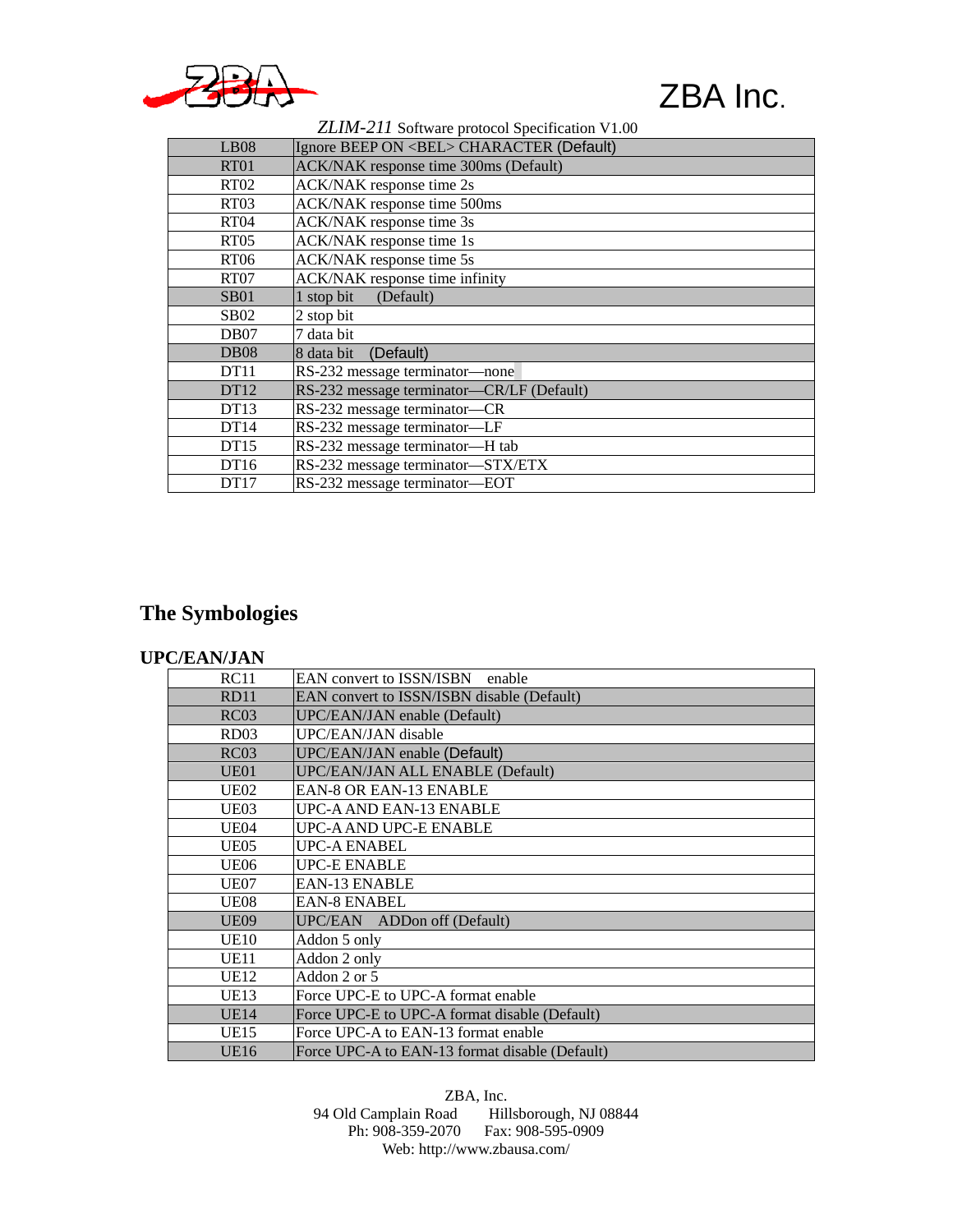

 *ZLIM-211* Software protocol Specification V1.00

| <b>UE17</b>      | Transmit UPC-A check digit enable (Default)       |
|------------------|---------------------------------------------------|
| <b>UE18</b>      | Transmit UPC-A check digit disable                |
| <b>UE19</b>      | Transmit UPC-E leading character enable (Default) |
| <b>UE20</b>      | Transmit UPC-E leading character disable          |
| UE21             | Transmit UPC-E check digit enable (Default)       |
| <b>UE22</b>      | Transmit UPC-E check digit disable                |
| UE23             | Transmit EAN-8 check digit enable (Default)       |
| UE24             | Transmit EAN-8 check digit disable                |
| UE <sub>25</sub> | Transmit EAN-13 check digit enable (Default)      |
| UE26             | Transmit EAN-13 check digit disable               |
| <b>UE27</b>      | Transmit UPC-A leading character enable (Default) |
| <b>UE28</b>      | Transmit UPC-A leading character disable          |
| <b>UE30</b>      | Addon format with separator                       |
| UE31             | Addon format without separator (Default)          |
| <b>UE32</b>      | EAN/UPC + addon (none mandatory) (Default)        |
| <b>UE45</b>      | force EAN-8 to EAN-13 format disable<br>(Default) |
| UE60             | EAN-13 first "0" can transmitted                  |
| UE61             | EAN-13 first:"0" can't transmitted (Default)      |

#### **Code39**

| RC <sub>01</sub> | Code 39 enable (Default)                                            |
|------------------|---------------------------------------------------------------------|
| RD <sub>01</sub> | Code 39 disable                                                     |
| RC13             | Code 32 enable                                                      |
| RD13             | Code 32 disable                                                     |
| DC <sub>00</sub> | Code 39 data redundant check=off (Default)                          |
| DC01             | Code 39 data redundant check=1                                      |
| DC <sub>02</sub> | Code 39 data redundant check= $2$                                   |
| 3901             | Standard code 39 (Default)                                          |
| 3902             | <b>FULL ASCII code 39</b>                                           |
| 3903             | Code 39 start/stop character transmission                           |
| 3904             | Code 39 start/stop character without transmission (Default)         |
| 3905             | Code 39 check digit calculate and transmit                          |
| 3906             | Code 39 check digit calculate but without transmit                  |
| 3907             | No check character (Default)                                        |
| 3916             | Code 39 no calculate and no send check character.                   |
| 3912             | Code 32 (Italian pharmacy)transmit "A" character                    |
| 3913             | Code 32 (Italian pharmacy) without transmit "A" character (Default) |

#### **ITF 2 of 5**

| RC <sub>04</sub> | ITF 2 of 5 enable (Default)            |
|------------------|----------------------------------------|
| RD04             | ITF 2 of 5 disable                     |
| RCO9             | <b>IATA</b> code enable                |
| <b>RD09</b>      | <b>IATA</b> code disable (Default)     |
| <b>DC80</b>      | $ITF 25$ data redundant check=off      |
| <b>DC81</b>      | ITF25 data redundant check=1 (Default) |
| <b>DC82</b>      | $ITF25$ data redundant check=2         |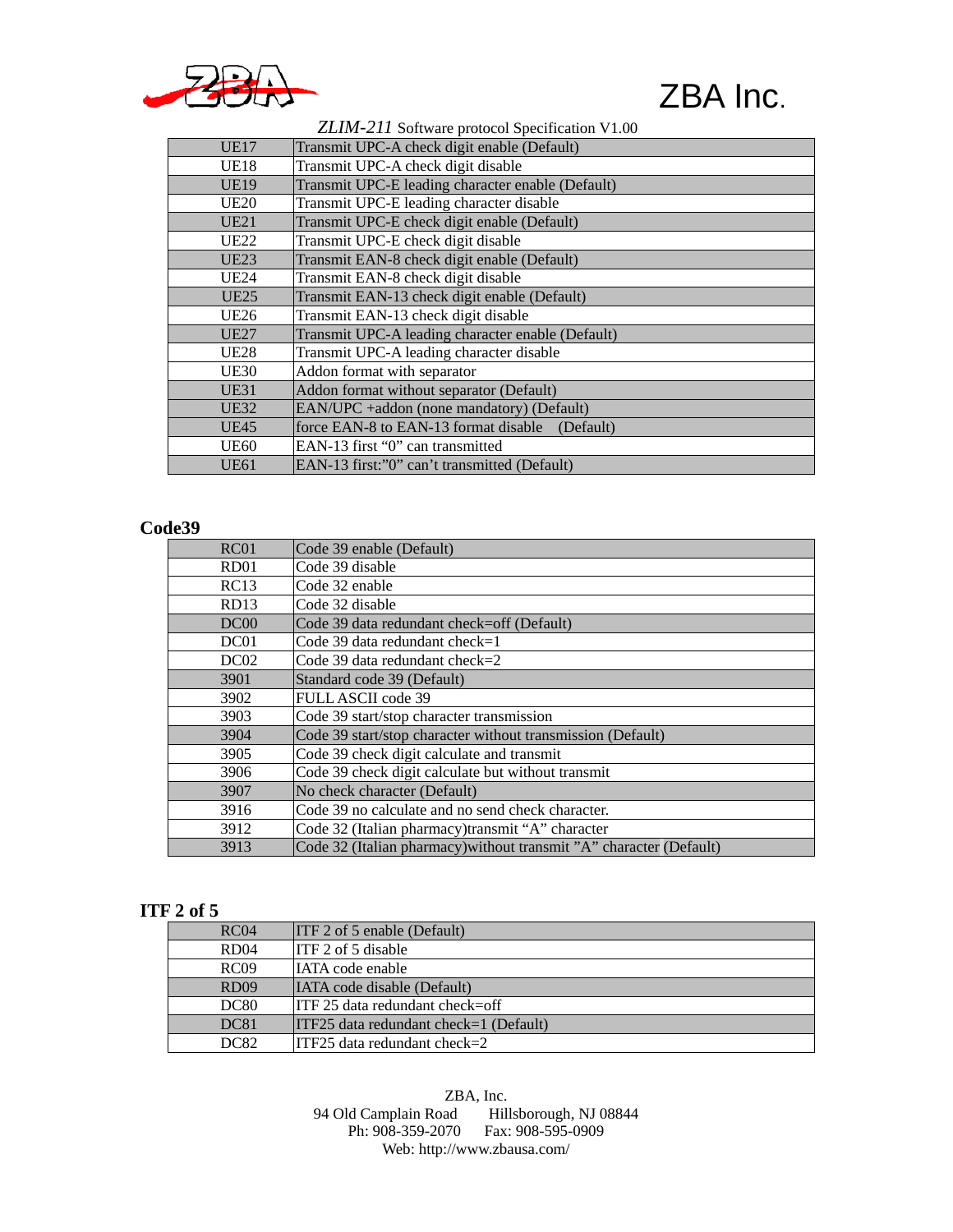

 *ZLIM-211* Software protocol Specification V1.00

| IT <sub>03</sub> | $ITF 2 of 5 no check character (Default)$             |
|------------------|-------------------------------------------------------|
| IT04             | <b>ITF</b> 2 of 5 check digit calculate and transmit  |
| IT05             | ITF 2 of 5 check digit calculate but without transmit |

#### **CODABAR**

| RC02             | Codabar enable (Default)                                        |
|------------------|-----------------------------------------------------------------|
| RD <sub>02</sub> | <b>CODABAR</b> disable                                          |
| CB05             | Codabar start/stop character transmission-----none              |
| CB06             | Codabar start/stop character transmission-----A,B,C,D (Default) |
| CB07             | Codabar start/stop character transmission-----DC1~DC4           |
| CB08             | Codabar start/stop character transmission-----a/t,b/n,c/*,d/e   |
| CB09             | Codabar maximum length setting                                  |
| CB10             | Codabar minimum length setting                                  |
| CB11             | Codabar concatenation disable (Default)                         |
| CB12             | Codabar concatenation enable                                    |
| CB13             | No check character (Default)                                    |
| CB14             | Validate modulo 16, but don't transmit                          |
| CB15             | Validate modulo 16, but transmit                                |
| DC50             | Codabar data redundant check=off                                |
| DC51             | Codabar data redundant check=1 (Default)                        |
| DC52             | Codabar data redundant check= $2$                               |

#### **Code 128**

| RC <sub>06</sub> | Code 128 enable (Default)                   |
|------------------|---------------------------------------------|
| RD <sub>06</sub> | Code 128 disable                            |
| RC10             | $EAN - 128$ enable                          |
| RD10             | EAN-128 disable (Default)                   |
| DC40             | Code 128 data redundant check=off (Default) |
| DC41             | Code 128 data redundant check=1             |
| DC42             | Code 128 data redundant check=2             |

#### **Code 93**

| RC08 | Code 93 enable (Default)                                     |
|------|--------------------------------------------------------------|
| RD08 | Code 93 disable                                              |
| DC30 | Code 93 data redundant check=off (Default)                   |
| DC31 | Code 93 data redundant check=1                               |
| DC32 | Code 93 data redundant check=2                               |
| 9303 | Code 93 check digit calculate but without transmit (Default) |
| 9304 | Code 93 check digit not calculate and without transmit       |
| 9305 | Code 93 check digit calculate and transmit                   |

#### **Chinese post code**

| RC05 | Chinese post code enable                  |
|------|-------------------------------------------|
| RD05 | Chinese post code disable (Default)       |
| DC60 | Chinese post codedata redundant check=off |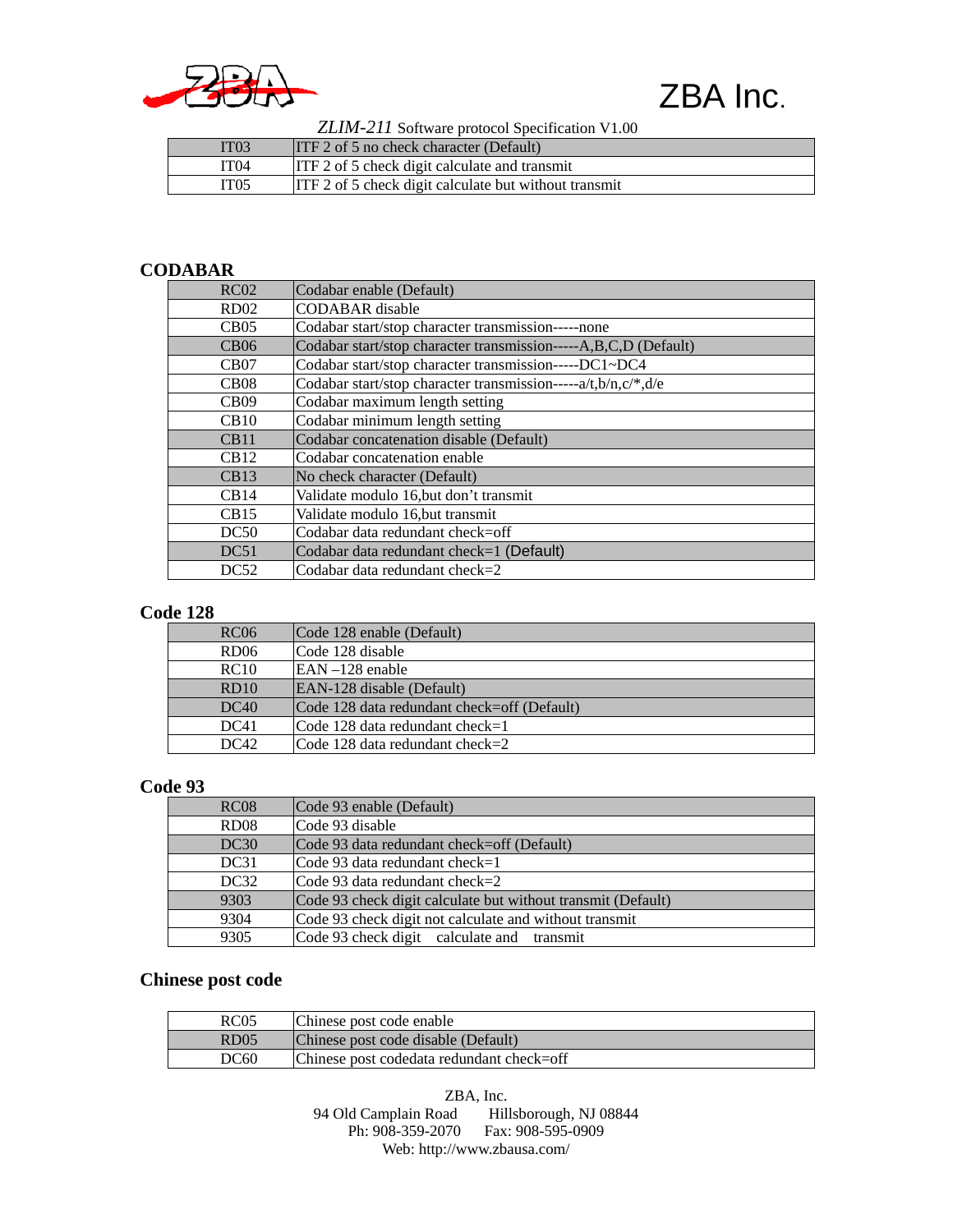

 *ZLIM-211* Software protocol Specification V1.00

| DC61 | $ {\rm Chinese\ post\ code\ data\ redundant\ check=1 (Default)} $ |
|------|-------------------------------------------------------------------|
| DC62 | Chinese post codedata redundant check= $2$                        |

#### **MSI/PLESSY**

| RC14             | MSI enable                                                            |
|------------------|-----------------------------------------------------------------------|
| RD14             | <b>MSI</b> disable (Default)                                          |
| DC70             | MSI data redundant check= off                                         |
| DC71             | MSI data redundant check=1 (Default)                                  |
| DC <sub>7</sub>  | MSI data redundant check=2                                            |
| MS <sub>03</sub> | MSI/Plessy double check digit calculate but not transmit (Default)    |
| MS <sub>04</sub> | MSI/Plessy double check digit without calculate and transmit          |
| MS05             | MSI/Plessy double check digit calculate but only first digit transmit |
| MS <sub>06</sub> | MSI/Plessy double check digit calculate and both transmit             |
| MS07             | MSI/Plessy single check digit calculate but without transmit          |
| MS <sub>08</sub> | MSI/Plessy single check digit calculate and transmit                  |

#### **CODE 11**

| RC07 | CODE 11 enable                                                                |
|------|-------------------------------------------------------------------------------|
| RD07 | CODE 11 disable (Default)                                                     |
| 1103 | (Default)<br>CODE 11 one check digit verification                             |
| 1104 | Code 11 two check digit verification                                          |
| 1105 | Two Check for code 11 check digit if code length is greater than 10 character |
| 1106 | Disable verification                                                          |
| 1107 | Code 11 check digit transmitted                                               |
| 1108 | Code 11 check digit not transmitted                                           |

#### **Industrial 2 of 5**

| RC21             | Industrial 2 of 5 code enable                                     |
|------------------|-------------------------------------------------------------------|
| RD21             | Industrial 2 of 5 code disable (Default)                          |
| D <sub>253</sub> | Industrial 2 of 5 code no check character (Default)               |
| D <sub>254</sub> | Industrial 2 of 5 code check digit calculate and transmit         |
| D <sub>255</sub> | Industrial 2 of 5 code check digit calculate but without transmit |

#### **Standard 2 of 5**

| RC22             | STD 2 of 5 code enable                                     |
|------------------|------------------------------------------------------------|
| RD22             | STD 2 of 5 code disable (Default)                          |
| D <sub>053</sub> | STD 2 of 5 code no check character (Default)               |
| D054             | STD 2 of 5 code check digit calculate and transmit         |
| D055             | STD 2 of 5 code check digit calculate but without transmit |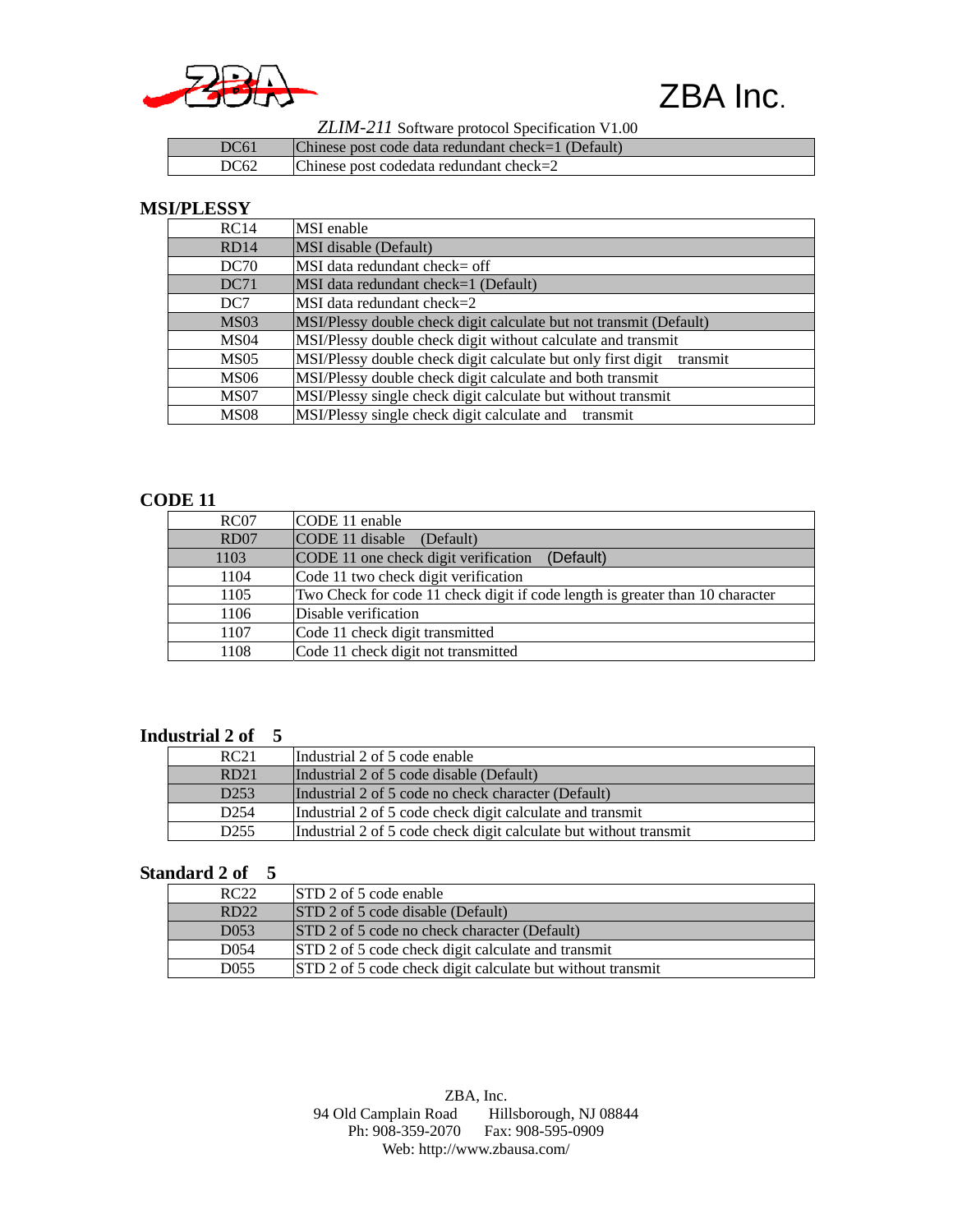

 *ZLIM-211* Software protocol Specification V1.00

### **Data Editing**

| IC <sub>00</sub> | Inter character delay 5ms                      |
|------------------|------------------------------------------------|
| IC <sub>01</sub> | Inter character delay 0ms (Default)            |
| IC02             | Inter character delay 10ms                     |
| IC <sub>03</sub> | Inter character delay 20ms                     |
| IC <sub>04</sub> | Inter character delay 50ms                     |
| IC05             | Inter character delay 2ms                      |
| IC <sub>06</sub> | Inter character delay 100 msec                 |
| IC07             | Inter character delay 90 msec                  |
| IM01             | Inter message delay 0 ms (Default)             |
| <b>IM02</b>      | Inter message delay 100 ms                     |
| IM03             | Inter message delay 500 ms                     |
| <b>IM04</b>      | Inter message delay 1000 ms                    |
| <b>IS00</b>      | Disable identifier code (Default)              |
| <b>IS01</b>      | Enable identifier code table as ZEBEX standard |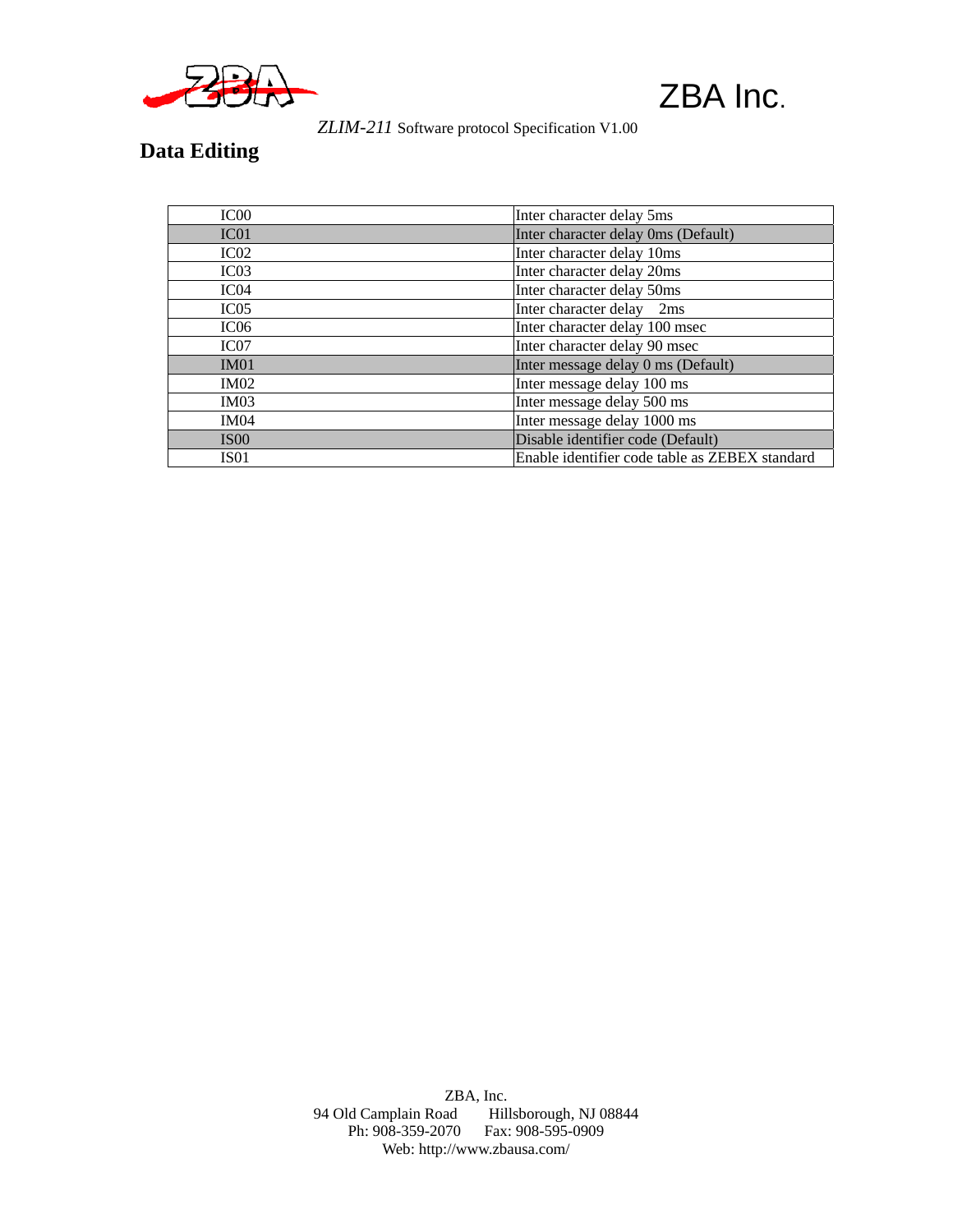

 *ZLIM-211* Software protocol Specification V1.00

### **V. Flash Memory of Configuration**

The total of flash memory of configuration is 250 in ZLIM-211 , since not all of them is meaningful for users, we will only explain what the users may be interested.

| <b>Address (name)</b> | Length       | <b>Description</b>                       | <b>Default</b> |
|-----------------------|--------------|------------------------------------------|----------------|
| 00H (EAN_FLAG)        | 1            | Bit $0 = 1$ ---> Read EAN-13 Enable      | <b>AFH</b>     |
|                       |              | $= 0$ ---> Disable                       |                |
|                       |              | Bit $1 = 1$ ---> Read EAN-8 Enable       |                |
|                       |              | $= 0$ ---> Disable                       |                |
|                       |              |                                          |                |
|                       |              | Bit $2 = 1$ ---> Read EAN Add 2          |                |
|                       |              | $= 0$ ---> Disable                       |                |
|                       |              | Bit $3 = 1$ ---> Read EAN Add 5          |                |
|                       |              | $= 0$ ---> Disable                       |                |
|                       |              |                                          |                |
|                       |              | Bit $5 = 1$ ---> Send EAN-13 Check digit |                |
|                       |              | $= 0$ ---> No Send                       |                |
|                       |              |                                          |                |
|                       |              | Bit $7 = 1$ ---> Send EAN-8 Check digit  |                |
|                       |              | $= 0$ ---> No Send                       |                |
| 01H(UPC FLAG)         | $\mathbf{1}$ | Bit $0 = 1$ ---> Read UPC-A Enable       |                |
|                       |              | $= 0$ ---> Disable                       |                |
|                       |              |                                          |                |
|                       |              | Bit $1 = 1$ ---> Read UPC-E Enable       |                |
|                       |              | $= 0$ ---> Disable                       |                |
|                       |              | Bit $2 = 1$ ---> Read UPC Add 2          |                |
|                       |              | $= 0$ ---> Disable                       |                |
|                       |              |                                          |                |
|                       |              | Bit $3 = 1$ ---> Read UPC Add 5          |                |
|                       |              | $= 0$ ---> Disable                       |                |
|                       |              | Bit $4 = 1$ ---> Send UPC-A Leading 0    |                |
|                       |              | $= 0$ ---> No Send                       |                |
|                       |              |                                          |                |
|                       |              | Bit $5 = 1$ ---> Send UPC-A Check digit  |                |
|                       |              | $= 0$ ---> No Send                       |                |
|                       |              |                                          |                |
|                       |              | Bit $6 = 1$ ---> Send UPC-E Leading 0    |                |
|                       |              | $= 0$ ---> No Send                       | <b>FFH</b>     |
|                       |              | Bit $7 = 1$ ---> Send UPC-E Check digit  |                |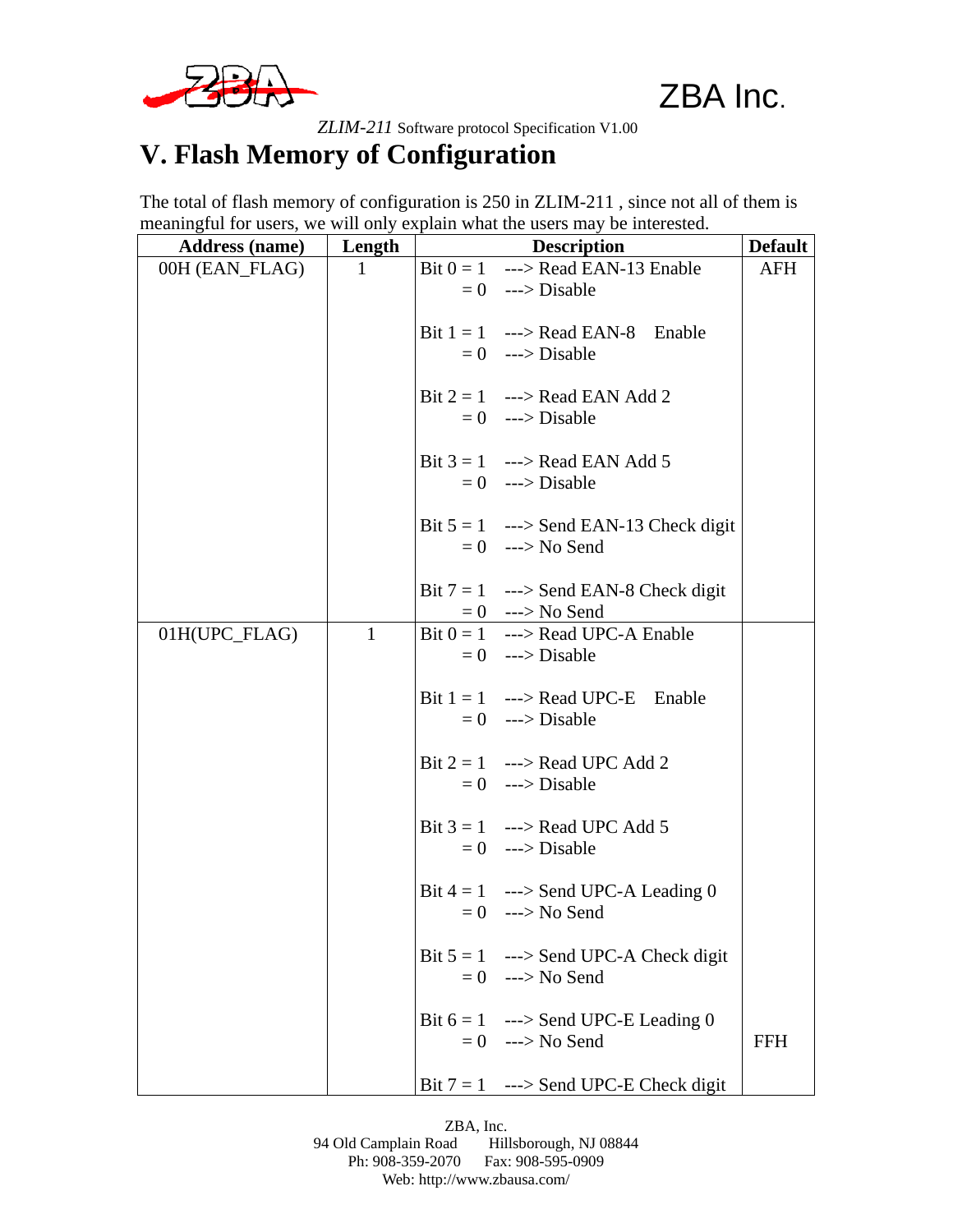

|                |              | <i><b>ZZLIM-211 SOITWALE PROTOCOL SPECIFICATION V LOV</b></i> |     |
|----------------|--------------|---------------------------------------------------------------|-----|
|                |              | $= 0$ ---> No Send                                            |     |
| 02H            | $\mathbf{1}$ | Bit $0 = 1$ ---> UPC-E to UPC-A Enable                        | 00H |
|                |              | $= 0$ ---> Disable                                            |     |
|                |              |                                                               |     |
|                |              | Bit $1 = 1$ ---> UPCA to EAN13 Format                         |     |
|                |              | $= 0$ ---> No                                                 |     |
|                |              | Bit $2 = 1$ ---> ISBN/ISSN Conversion                         |     |
|                |              | $= 0$ ---> No                                                 |     |
| 03H (C39_FLAG) | $\mathbf{1}$ | Bit $0 = 1$ ---> Read Code 39 Enable                          | 01H |
|                |              | $= 0$ ---> Disable                                            |     |
|                |              | Bit $1 = 1$ ---> Send Start/Stop character                    |     |
|                |              | $= 0$ ---> No Send                                            |     |
|                |              | Bit $2 = 1$ ---> Check digit Verification                     |     |
|                |              | Enable                                                        |     |
|                |              | $= 0$ ---> Disable                                            |     |
|                |              | Bit $3 = 1$ ---> Send Check digit                             |     |
|                |              | $= 0$ ---> No Send                                            |     |
|                |              | Bit $4 = 1$ ---> Disable Full Code 39                         |     |
|                |              | $= 0$ ---> Enable Full Code 39                                |     |
|                |              | Bit $5 = 1$ ---> ITPR Conversion                              |     |
|                |              | (Code 32)                                                     |     |
|                |              | $= 0$ ---> No                                                 |     |
|                |              | Bit $6 = 1$ ---> ITPR Transmit "A"                            |     |
|                |              | Character                                                     |     |
|                |              | $= 0$ ---> No                                                 |     |
|                |              | Bit $7 = 1$ ---> Concatenation Enable                         |     |
|                |              |                                                               |     |
| 04H (C39_MIN)  | $\mathbf{1}$ | $= 0$ ---> Disable<br>Code $39 \rightarrow$ Min. Code Length  | 03H |
| 05H (C39_MAX)  | $\mathbf{1}$ | Code 39 $\rightarrow$ Max. Code Length                        | 20H |
| 06H (CDB_FLAG) | $\mathbf{1}$ | Bit $0 = 1$ ---> Read Codabar Enable                          | 63H |
|                |              | $= 0$ ---> Disable                                            |     |
|                |              |                                                               |     |
|                |              | Bit $1 = 1$ ---> Send Start/Stop character                    |     |
|                |              | $= 0$ ---> No Send                                            |     |
|                |              | Bit $2 = 1$ ---> Check digit Verification                     |     |
|                |              | Enable                                                        |     |
|                |              | $= 0$ ---> Disable                                            |     |
|                |              | Bit $3 = 1$ ---> Send Check digit                             |     |
|                |              | $= 0$ ---> No Send                                            |     |
| 07H (CDB_MIN)  | $\mathbf{1}$ | Codabar $\rightarrow$ Min. Code Length                        | 03H |
| 08H (CDB_MAX)  | 1            | Codabar 39 $\rightarrow$ Max. Code Length                     | 20H |
| 09H (I25_FLAG) | $\mathbf{1}$ | Bit $0 = 1$ ---> Read I 2 OF 5 Enable                         | 01H |
|                |              | $= 0$ ---> Disable                                            |     |

 *ZLIM-211* Software protocol Specification V1.00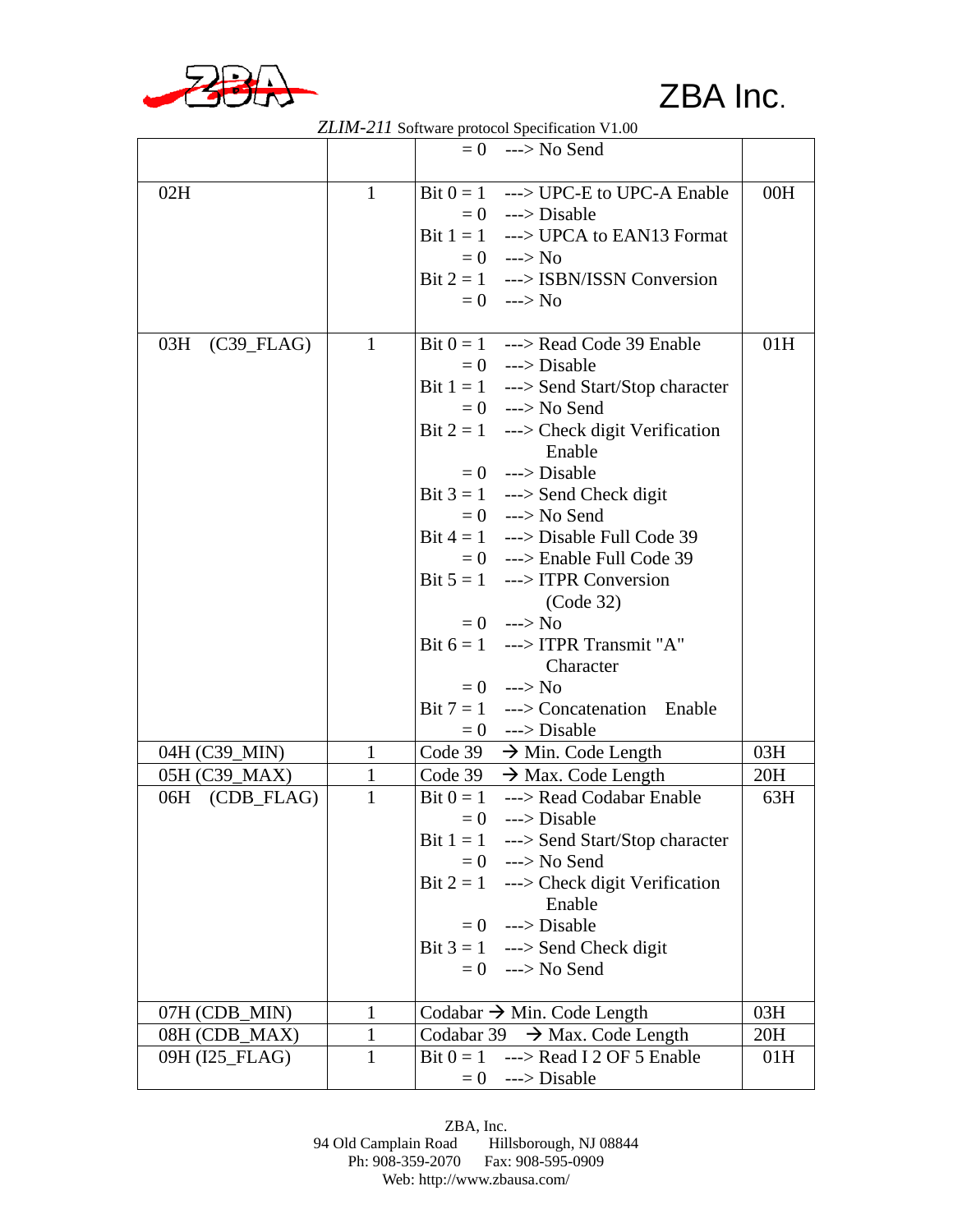

|                       |                  | Bit $6 = 1$ ---> Send Check digit                  |       |
|-----------------------|------------------|----------------------------------------------------|-------|
|                       |                  | $= 0$ ---> No Send                                 |       |
|                       |                  |                                                    |       |
|                       |                  | Bit $7 = 1$ ---> Check digit Verification          |       |
|                       |                  | Enable                                             |       |
|                       |                  | $= 0$ ---> Disable                                 |       |
| 0AH (I25_MIN)         | $\mathbf{1}$     | Interleave 2 of $5 \rightarrow$ Min. Code Length   | 06H   |
| 0BH (I25_MAX)         | $\mathbf{1}$     | Interleave 2 of $5 \rightarrow$ Max. Code Length   | 20H   |
| OCH (C128 FLAG)       | $\mathbf{1}$     | Bit $0 = 1$ ---> Read CODE 128 Enable              | 81H   |
|                       |                  | $= 0$ ---> Disable                                 |       |
|                       |                  | Bit $4 = 1$ ---> FNC 2 Enable                      |       |
|                       |                  | $= 0$ ---> disable                                 |       |
|                       |                  | Bit $6 = 1$ ---> Send Check digit                  |       |
|                       |                  | $= 0$ ---> No Send                                 |       |
|                       |                  | Bit $7 = 1$ ---> Check digit Enable                |       |
|                       |                  | $= 0$ ---> Disable                                 |       |
| 0DH (C128_MIN)        | $\mathbf{1}$     | CODE 128 $\rightarrow$ Min. Code Length            | 03H   |
| 0EH (C128_MAX)        | $\mathbf{1}$     | CODE 128 $\rightarrow$ Max. Code Length            | 3EH   |
| 0FH (C93_FLAG)        | $\mathbf{1}$     | Bit $0 = 1$ ---> Read CODE 93 Enable               | 05H   |
|                       |                  | $= 0$ ---> Disable                                 |       |
|                       |                  | Bit $2 = 1$ ---> Check digit Enable                |       |
|                       |                  | $= 0$ ---> Disable                                 |       |
| 10H (C93_MIN)         | $\mathbf{1}$     | CODE 93 $\rightarrow$ Min. Code Length             | 03H   |
| 11H (C93_MAX)         | $\mathbf{1}$     | CODE 93 $\rightarrow$ Max. Code Length             | 32H   |
| $12H(CP25_FLAG)$      | $\mathbf{1}$     | Bit $0 = 1$ ---> Read Chinese Post Code            | 0H    |
|                       |                  | Enable                                             |       |
|                       |                  | $= 0$ ---> Disable                                 |       |
| 13H (CP25_MIN)        | $\mathbf{1}$     | $CP25 \rightarrow$ Min. Code Length                | 10H   |
| 14H (CP25_MAX)        | $\mathbf{1}$     | $CP25 \rightarrow Max$ . Code Length               | 16H   |
| 15H(MSI_FLAG)         | $\mathbf{1}$     | Bit $0 = 1$ ---> Read MSI Enable                   | 82H   |
|                       |                  | $= 0$ ---> Disable                                 |       |
|                       |                  | Bit $7 = 1$ ---> Check digit Enable                |       |
|                       |                  | $= 0$ ---> Disable                                 |       |
| 16H (MSI_MIN)         | 1                | $MSI \rightarrow Min$ . Code Length                | 06H   |
| 17H (MSI_MAX)         | $\mathbf{1}$     | $MSI \rightarrow Max$ . Code Length                | 32H   |
| 18H-1EH               | $\boldsymbol{7}$ | Reserved                                           | XX    |
| 1FH(Code Identifiers) | $\mathbf{1}$     | Identifier Enable(0-1)                             | 00H   |
|                       |                  | 0: Disable Identifier function                     |       |
|                       |                  | 1: Enable identifier function                      |       |
| 20H(C39 ID length)    | 1                | Length of Code39 ID (must be $\langle 3 \rangle$ ) | 01H   |
| 21H-22H(C39 ID)       | $\overline{2}$   | Code 39 ID String                                  | $M$ " |
| 23H(I25 ID length)    | $\mathbf{1}$     | Length of I25 ID (must be $\langle 3 \rangle$ )    | 01H   |

 *ZLIM-211* Software protocol Specification V1.00